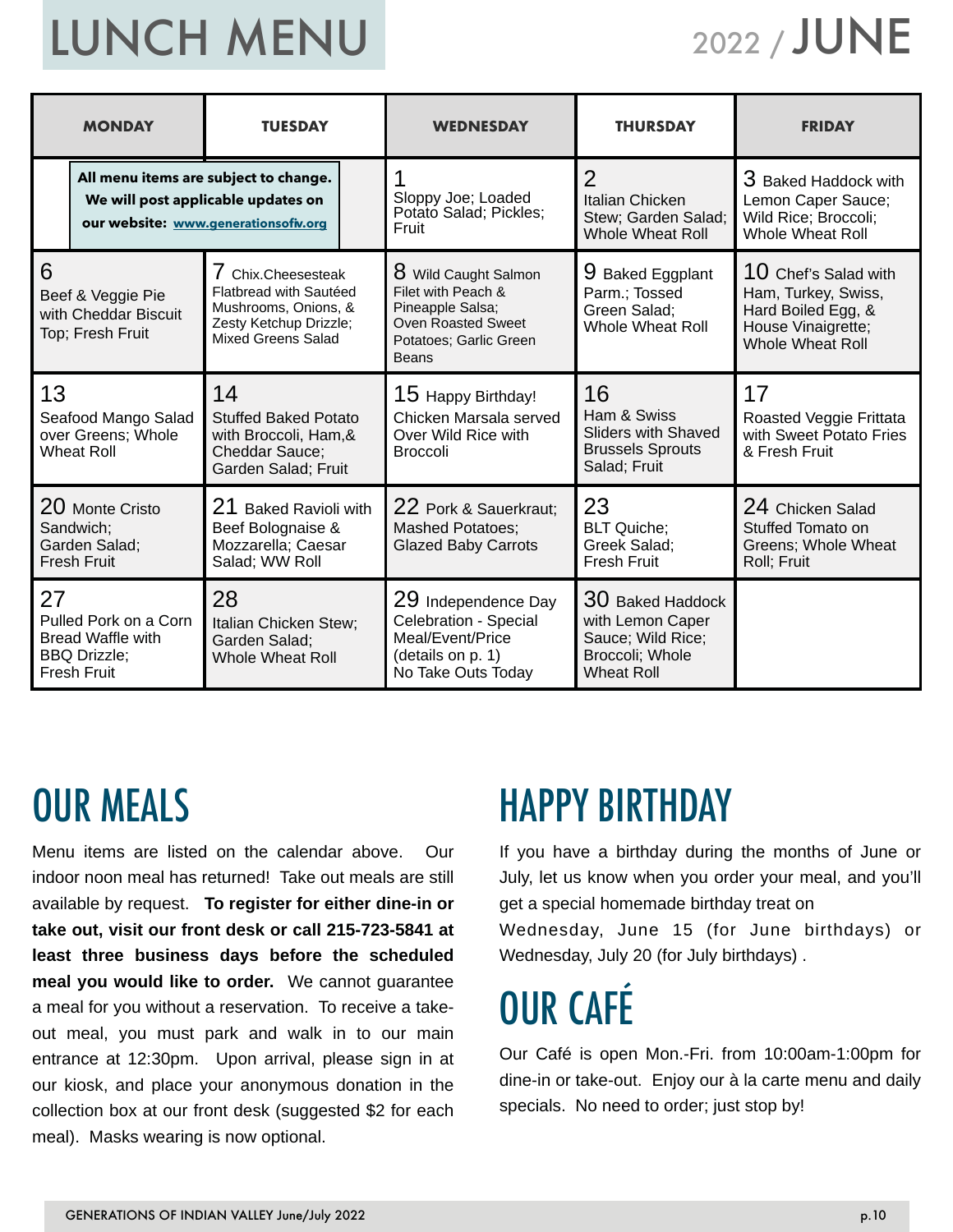# PROGRAM SCHEDULE

2022 / JUNE

| <b>MONDAY</b>                                                                                                                                                                                                                        | <b>TUESDAY</b>                                                                                                                                                                                                | <b>WEDNESDAY</b>                                                                                                                                                                                                                   | <b>THURSDAY</b>                                                                                                                                                                                                                                   | <b>FRIDAY</b>                                                                                                                                                                                           | <b>SATURDAY</b><br><b>SUNDAY</b>                                                                                                                        |
|--------------------------------------------------------------------------------------------------------------------------------------------------------------------------------------------------------------------------------------|---------------------------------------------------------------------------------------------------------------------------------------------------------------------------------------------------------------|------------------------------------------------------------------------------------------------------------------------------------------------------------------------------------------------------------------------------------|---------------------------------------------------------------------------------------------------------------------------------------------------------------------------------------------------------------------------------------------------|---------------------------------------------------------------------------------------------------------------------------------------------------------------------------------------------------------|---------------------------------------------------------------------------------------------------------------------------------------------------------|
| The number after<br>the program listing<br>indicates on which<br>page of the<br>newsletter more<br>information can be<br>found.                                                                                                      | All programs are<br>subject to change.<br>We will post<br>applicable updates<br>on our website:<br>www.generationsofiv.org                                                                                    | 1 9:00 Shuffleboard (9)<br>9:30 Billiards (8)<br>9:30 Meditation/SH (p. 12)<br>9:30 Dancefit (14)<br>10:00 Bowling (8)<br>Fall Risk Clinic (5)<br>11:30 Walking Club (14)<br>3:30 Caregivers<br>Support (7)<br>Bucks-Mont Golf (8) | $\overline{2}$<br>9:30 Billiards (8)<br>9:30 Sit, Stretch, Flex (14)<br>10:00 Scrabble (9)<br>12:45 Pinochle (9)<br>PA Medi Appt. (7)                                                                                                             | 3<br>9:15 Billiards Home<br>vs Brittany Pointe (8)<br>Ask The Pharmacist/<br>Prescription Chk. (4)<br>10:30 Tai Chi (14)<br>12:30 Mah Jong (8)                                                          | 4<br>5                                                                                                                                                  |
| $6$ 9:15 LI Aerobics(14)<br>9:30 Billiards (8)<br>10:00 Meditation (12)<br>10:00 Exercise Your<br>Mind $(4)$<br>10:30 Tai Chi (14)<br>Blood Pressure Chk (12)<br>12:30 Dup.Bridge (8)<br>1:00 Memoirs (9)<br>Bucks-Mont Golf (8)     | $\overline{7}$<br>9:15 Billiards Home vs<br>Pennridge (8)<br>9:00 Crystal Cave Trip<br>(15)<br>9:30 Sit, Stretch, Flex (14)<br>9:30 Hand & Foot (8)<br>11:30-1 Haircuts by<br>Appt. (12)<br>1:45 Painting (9) | 8<br>9:00 Shuffleboard (9)<br>9:00 Balance &<br>Stability (14)<br>9:30 Billiards (8)<br>9:30 Meditation/SH (p. 12)<br>9:30 Dancefit (13)<br>10:00 Bowling (8)<br>Fall Risk Clinic (5)                                              | 9<br>9:30 Billiards (8)<br>9:30 Sit, Stretch, Flex<br>(14)<br>11-Mats that Matter(9)<br>11:00 POA/Wills<br>Information (5)<br>12:45 Pinochle (9)<br>1:00 Creative Writing (p. 8)<br>3:30 Board Meeting                                            | 10 8:00 Pioneer<br>Tunnel Trip (15)<br>9:30 AARP Safe<br>Driving Refresher (4)<br>9:15 Billiards Home<br>vs Arbor Square (8)<br>10:00 Name That<br>Tune (6)<br>10:30 Tai Chi (14)<br>12:30 Mah Jong (8) | 11<br>12<br>7:00 Concert<br>Sundae: Mike<br>Borowski & Men's<br>Chorus (3)                                                                              |
| 13<br>9:15 LIAerobics(14)<br>9:30 Billiards (8)<br>10:00 Meditation (12)<br>10:30 Tai Chi (14)<br>10:45 Malagari Office<br>Hours (p. 7)<br>12:30 Dup.Bridge (8)<br>1:00 Memoirs (9)<br>3-Cuba Libre Trip (15)<br>Bucks-Mont Golf (8) | 14<br>9:30 Sit, Stretch, Flex (14)<br>9:30 Billiards (8)<br>9:30 Hand & Foot (8)<br>1:00 Bingo (8)<br>1:45 Painting $(9)$<br>6:30 Bereavement<br>Support (7)                                                  | 15<br>9:00 Shuffleboard (9)<br>9:30 Billiards (8)<br>9:30 Meditation/SH (p. 12)<br>9:30 Dancefit (14)<br>10:00 Bowling (8)<br>Fall Risk Clinic (5)<br>11:30 Walking Club (14)<br>Financial Counsel (p. 7)                          | 16<br>9:30 Billiards (8)<br>9:30 Sit, Stretch, Flex<br>(14)<br>9:30 AARP Safe<br>Driving Full Course(4)<br>10:00 Scrabble (9)<br>12:45 Pinochle (9)                                                                                               | 17<br>8:15 Lake Tobias Trip<br>(15)<br>9:00 Billiards Away vs<br>Normandy Farms (8)<br>9:30 AARP Safe<br>Driving Full Course(4)<br>10:30 Tai Chi (14)<br>12:30 Mah Jong (8)                             | 18<br>19 Happy<br><b>Fathers Day!</b><br>10:00 Fiddler on<br>the Roof Trip (16)<br>7:00 Concert<br>Sundae: Jesse<br>Garron followed by<br>Fireworks (3) |
| 20<br>9:15 LI Aerobics(14)<br>9:00 Billiards Away vs<br>Hillview (8)<br>10:00 Meditation (12)<br>10:30 Tai Chi (14)<br>12:30 Dup.Bridge (8)<br>1:00 Memoirs (9)<br>Bucks-Mont Golf (8)                                               | 21<br>9:30 Sit, Stretch, Flex (14)<br>9:00 Billiards Away vs<br>Arbour Square (8)<br>9:30 Hand & Foot (8)<br>11:30-1 Haircuts by<br>Appt. (12)<br>1:45 Paint Workshop (9)                                     | 22<br>9:00 Shuffleboard (9)<br>9:00 Balance &<br>Stability (14)<br>9:30 Billiards (8)<br>9:30 Meditation/SH (p. 12)<br>9:30 Dancefit (14)<br>10:00 Bowling (8)<br>Fall Risk Clinic (5)                                             | 23 9:30 Billiards (8)<br>8:15 Riverlady Cruise<br><b>Trip (16)</b><br>9:30 Sit, Stretch, Flex (14)<br>11- Mats that Matter (9)<br>12-2 Collett Office<br>Hours $(p. 7)$<br>12:45 Pinochle (9)<br>1:00 Creative Writing (p. 8)<br>Legal Aid (p. 7) | 24<br>9:00 Billiards Away vs<br>Brittany Pointe (8)<br>10:30 Tai Chi (13)<br>12:30 Mah Jong (9)                                                                                                         | 25<br>26<br>7:00 Concert<br>Sundae: Bridgette<br>& Scott Johnson(3)                                                                                     |
| 27<br>9:15 LI Aerobics(14)<br>9:30 Billiards (8)<br>10:00 Meditation (12)<br>10:30 Tai Chi (14)<br>12:30 Dup.Bridge (8)<br>1:00 Memoirs (9)<br>Bucks-Mont Golf (8)                                                                   | 28<br>9:00 Billiards Away vs<br>Pennridge (8)<br>9:30 Sit, Stretch, Flex (14)<br>9:30 Hand & Foot (8)<br>1:00 Bingo (8)<br>1:45 Paint Workshop<br>(9)                                                         | 29<br>9-Shuffleboard (9)<br>9:30 Billiards (8)<br>9:30 Meditation/SH (p. 12)<br>9:30 Dancefit (14)<br>10:00 Bowling (8)<br>Fall Risk Clinic (5)<br>12:00 Independence<br>Day Celebration<br>Picnic (1)                             | 30<br>9:30 Billiards (8)<br>9:30 Sit, Stretch, Flex (14)<br>12:45 Pinochle (9)                                                                                                                                                                    | <b>SCHEDULE</b><br><b>ANNOUNCEMENTS:</b><br>• Effective May 6, Flexercise will no<br>longer be offered on Fridays.                                                                                      |                                                                                                                                                         |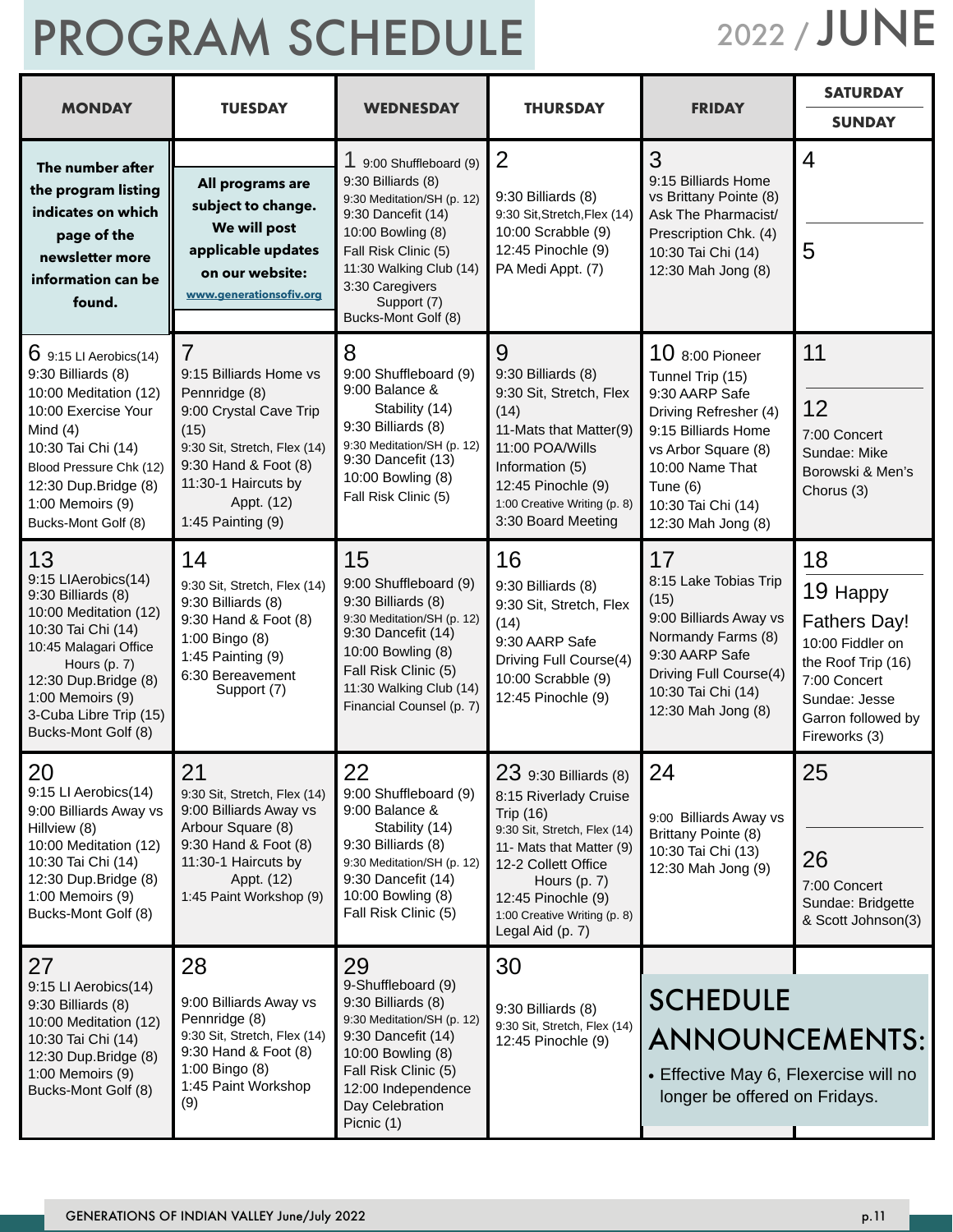# LUNCH MENU

2022 / JULY

| <b>MONDAY</b>                                                                              | <b>TUESDAY</b>                                                                                               | <b>WEDNESDAY</b>                                                                                                                               | <b>THURSDAY</b>                                                                  | <b>FRIDAY</b>                                                                                             |
|--------------------------------------------------------------------------------------------|--------------------------------------------------------------------------------------------------------------|------------------------------------------------------------------------------------------------------------------------------------------------|----------------------------------------------------------------------------------|-----------------------------------------------------------------------------------------------------------|
| 4                                                                                          | 5<br>6<br>Wild Caught Salmon<br>Filet with Peach &<br>Chix.Cheesesteak<br>Pineapple Salsa; Oven              |                                                                                                                                                | <b>Baked Eggplant</b><br>Parm.; Tossed                                           | Sloppy Joe; Loaded<br>Potato Salad; Pickles;<br>Fruit                                                     |
| Closed                                                                                     | <b>Flatbread with Sautéed</b><br>Mushrooms, Onions, &<br>Zesty Ketchup Drizzle;<br><b>Mixed Greens Salad</b> | <b>Roasted Sweet</b><br>Potatoes; Garlic Green<br>Beans                                                                                        | Green Salad;<br><b>Whole Wheat Roll</b>                                          | $8$ Chef's Salad with Ham,<br>Turkey, Swiss, Hard Boiled<br>Egg, & House Vinaigrette;<br>Whole Wheat Roll |
| 11 Seafood Mango<br>Salad over Greens;<br>Whole Wheat Roll                                 | 12 Stuffed Baked<br>Potato with Broccoli,<br>Ham, & Cheddar Sauce;<br>Garden Salad; Fruit                    | $13$ Chicken Marsala<br>served Over Wild Rice<br>with Broccoli                                                                                 | 14 Ham & Swiss<br>Sliders with Shaved<br><b>Brussels Sprouts</b><br>Salad; Fruit | $15$ Roasted Veggie<br><b>Frittata with Sweet</b><br>Potato Fries & Fresh<br>Fruit                        |
| 18<br>Monte Cristo<br>Sandwich:<br>Garden Salad;<br><b>Fresh Fruit</b>                     | 19<br>Pork & Sauerkraut;<br><b>Mashed Potatoes;</b><br><b>Glazed Baby Carrots</b>                            | 20 Happy Birthday!<br><b>Baked Ravioli with Beef</b><br>Bolognaise &<br>Mozzarella; Caesar<br>Salad; WW Roll                                   | 21<br><b>BLT Quiche;</b><br>Greek Salad;<br>Fresh Fruit                          | 22<br><b>Chicken Salad Stuffed</b><br>Tomato on Greens;<br>Whole Wheat Roll; Fruit                        |
| 25 Pulled Pork on a<br><b>Corn Bread Waffle</b><br>with BBQ Drizzle;<br><b>Fresh Fruit</b> | 26 Sloppy Joe;<br>Loaded Potato Salad;<br>Pickles; Fruit                                                     | 27 Italian Chicken<br>28 Baked Haddock<br>Stew; Garden Salad<br>with Lemon Caper<br>Sauce; Wild Rice;<br>Whole Wheat Roll<br>Broccoli; WW Roll |                                                                                  | 29 Pierogi Pie with<br>Caramelized Onions,<br>Bacon, & Sour Cream;<br>Green Salad                         |

### WELLNESS/SPA OFFERINGS

#### BLOOD PRESSURE SCREENINGS: MONDAYS, JUNE 6 & JULY 18, BEGINNING AT 11:15AM

Free blood pressure checks, provided by Abington Health Services are offered. First come, first serve; sign up on the posted sign-in sheet at the Ridgeview Room and the nurse will call you in.

#### GUIDED MEDITATION FOR STRESS RELIEF: MONDAYS, 10:00AM

Start your journey to a calmer mind by enjoying 30 quiet, refreshing minutes and a guided meditation from sound to silence. Result: a refreshed you with better focus. Darlene Cianci, Certified Instructor. Fee: \$3/class or \$14/8 classes.

#### HAIRCUTS BY APPOINTMENT: 1ST & 3RD TUESDAYS

Robin Dennis, licensed cosmetologist offers haircuts by appointment on site at Generations. \$10 includes a "dry" cut and a donation to Generations. Call 215-723-5841 to schedule you appointment. Stop by our front desk upon arrival to check in.

#### MEDITATION & HEALING: WEDNESDAYS, 9:30AM

Join Gina Polsinelli, M.A., Licensed Marriage and Family Therapist, for a self-healing session via conference call. She will guide participants to help tune out negative stereotypes and replace them with positive affirmations for aging. Cost: Donation of \$3 per person per session. Only a telephone is needed to participate. To register, contact Gina: 831-419-7706.

#### ON THE MOVE PHYSICAL THERAPY:

On The Move is an outpatient physical therapy clinic that provides a variety of services (pain relief, balance/falls risk, vestibular training, strengthening, conditioning, flexibility and much more!). No referrals needed, accepts most major insurances. To schedule an appointment at Generations, in your home, or in our mobile clinic, please call 267-932-8857 or book through our website: https://www.otmpt.com/contact-us